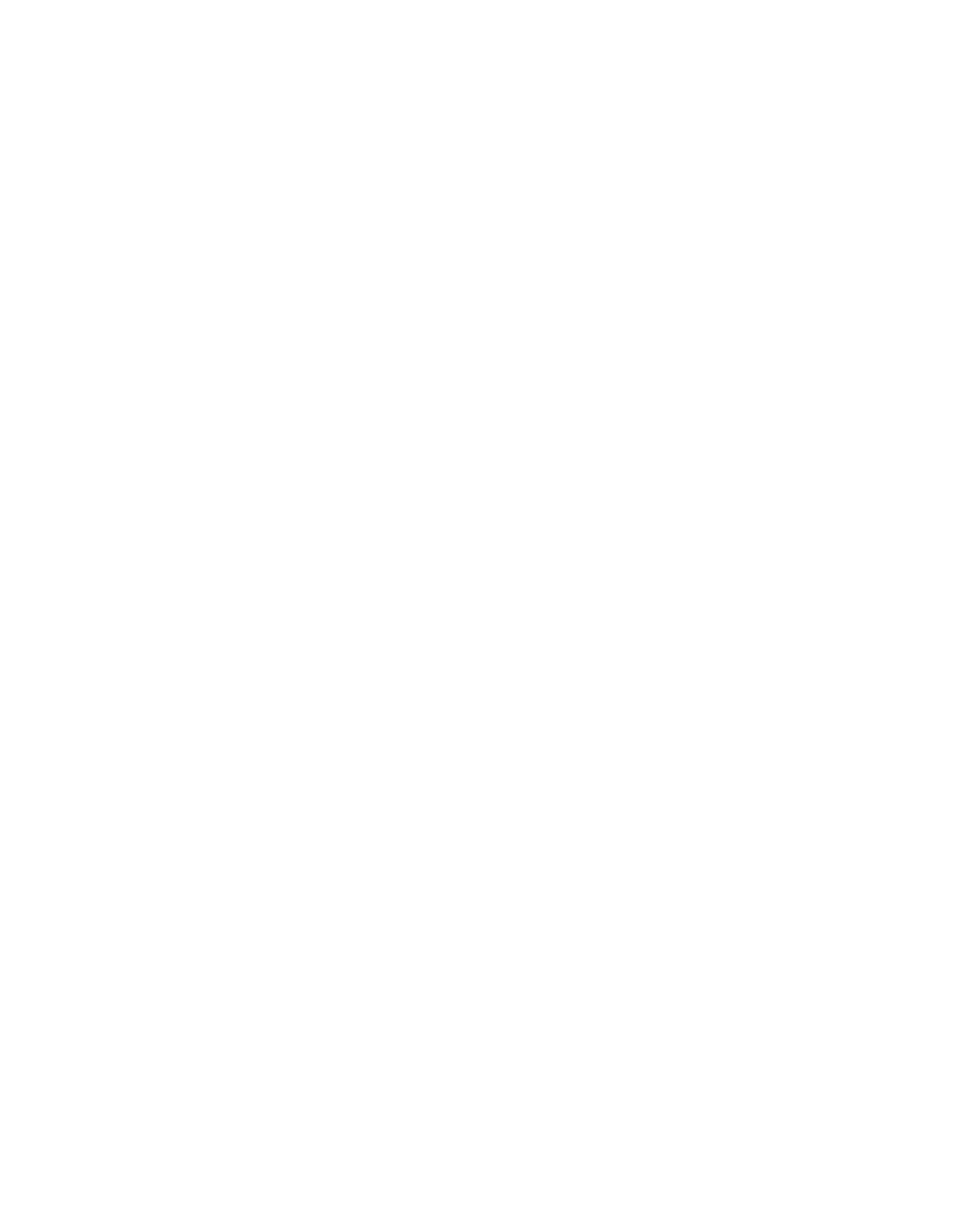| 1. | Details of PDMR / person closely associated with them ("PCA")                                                                                                                                           |                                           |  |
|----|---------------------------------------------------------------------------------------------------------------------------------------------------------------------------------------------------------|-------------------------------------------|--|
| a) | Name                                                                                                                                                                                                    | Roy A. Franklin                           |  |
| b) | Position / status                                                                                                                                                                                       | <b>Director</b>                           |  |
| c) | Initial notification /<br>amendment                                                                                                                                                                     | Initial notification                      |  |
| 2. | Details of the transaction(s): section to be repeated for (i) each type of instrument; (ii)<br>each type of transaction; (iii) each date; and (iv) each place where transactions have<br>been conducted |                                           |  |
| a) | Description of the<br>financial instrument                                                                                                                                                              | Common Shares, par value \$0.01 per share |  |
| b) | Nature of the<br>transactions                                                                                                                                                                           | 20,732 shares sold on the open market.    |  |
| c) | Price and volume                                                                                                                                                                                        |                                           |  |
|    | Currency                                                                                                                                                                                                | <b>USD</b>                                |  |
|    | Price                                                                                                                                                                                                   | 7.10                                      |  |
|    | Volume                                                                                                                                                                                                  | 20,732                                    |  |
|    | Total                                                                                                                                                                                                   | 147,197.20                                |  |
| d) | Aggregated<br>information                                                                                                                                                                               |                                           |  |
|    | Price                                                                                                                                                                                                   | 7.10                                      |  |
|    | Volume                                                                                                                                                                                                  | 20,732                                    |  |
|    | Total                                                                                                                                                                                                   | 147,197.20                                |  |
| e) | Date of the<br>transactions                                                                                                                                                                             | 13 June 2022                              |  |
| f) | Place of the<br>transaction                                                                                                                                                                             | <b>NYSE</b>                               |  |

This information is provided by RNS, the news service of the London Stock Exchange. RNS is approved by the Financial Conduct Authority to act as a Primary Information Provider in the United Kingdom. Terms and conditions relating to the use and distribution of this information may apply. For further information, please contact **rns@lseg.com** or visit [www.rns.com.](http://www.rns.com/)

RNS may use your IP address to confirm compliance with the terms and conditions, to analyse how you engage with the information contained in this communication, and to share such analysis on an anonymised basis with others as part of our commercial services. For further information about how RNS and the London Stock Exchange use the personal data you provide us, please see our [Privacy Policy.](https://www.lseg.com/privacy-and-cookie-policy)